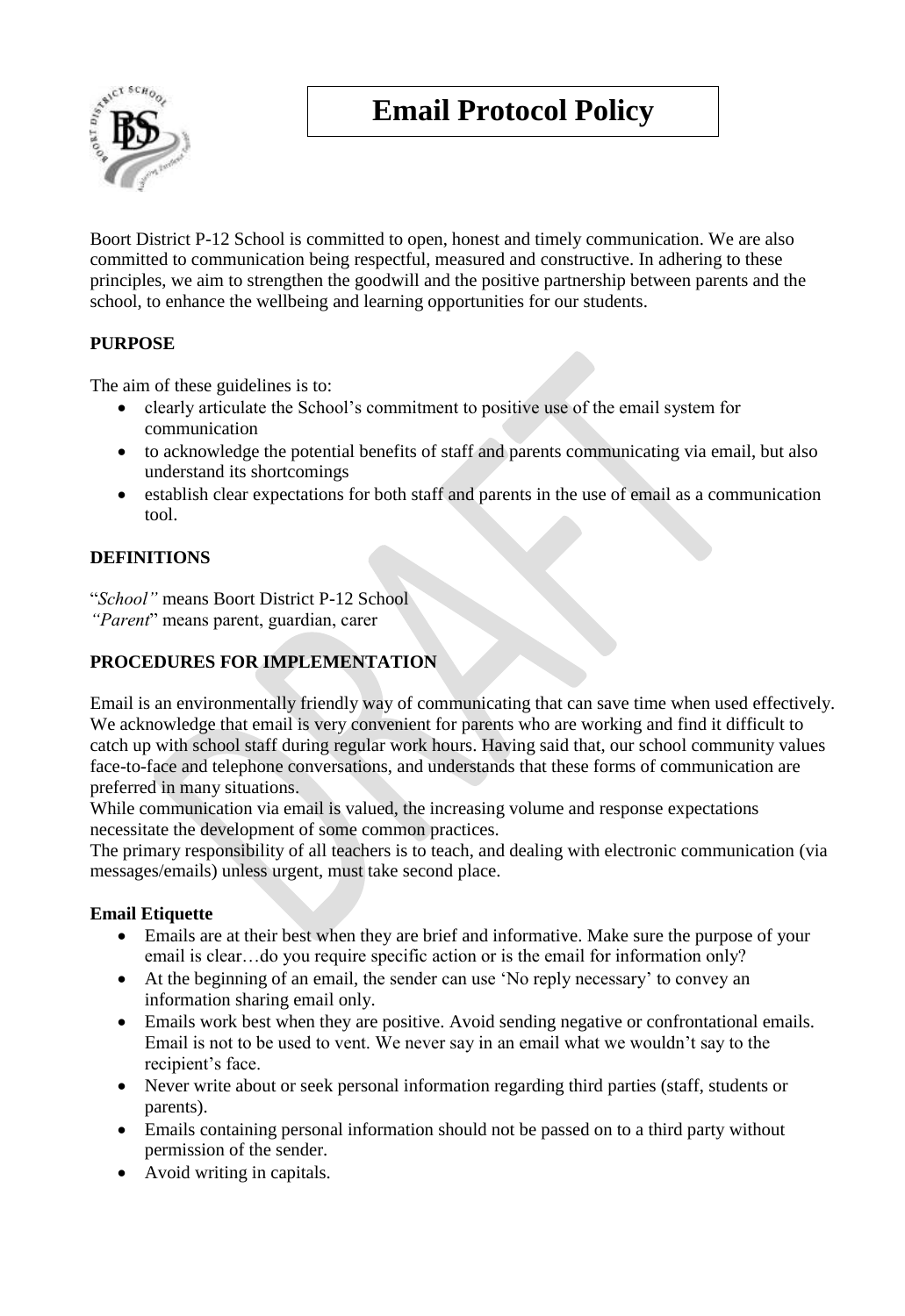- Staff and parents are not expected to respond to emails that are contentious or require ongoing dialogue. A face-to-face meeting should be arranged in this circumstance.
- When emailing a group, staff and parents must ensure they do not disclose the email addresses of others without permission to do so. (Blind CC should be utilised) Staff are to receive information on how and why to use Blind CC.

#### **Expectations of Staff**

- Email should not be used to discuss a personal issue or which was not initiated by the parent or had not been previously discussed with the parent.
- When an email is received from a parent that requires some time to gather information and reply properly, the staff member should respond, acknowledging that the email has been received and indicate when an informed response will be sent. It could be marked as "Read" or a "Receipt" asked for.
- Staff will aim to reply to parent emails within 2 working days.
- When on leave, staff will activate an auto-reply message detailing relevant leave dates. Staff to receive PD on this process.
- Staff may choose to send or respond to work related emails at a time of their own choosing, but there is no expectation to respond to these emails outside of school hours. (8:30-4:30).
- Forward offensive or abusive emails to the school principal.
- Office staff respond to email inquiries seeking straightforward information and refer the parent to appropriate staff if more complex information is required

#### *Rushed responses to emails are never a good idea*

 If emails cause any unease, or if you are unsure of how to respond, seek advice and share concerns with the Principal or Assistant Principal. See BDS Parent Concerns and Complaints Policy.

#### **Expectations of Parents**

- Please only send non-vital messages by this medium. For example, do not use email to inform a teacher that your child is not to go on the bus that afternoon, as the teacher may not see the message in time. Remember that given work demands, teachers may not get to read emails until late in the day.
- Please don't seek to discuss **in detail** your child's academic progress, learning expectations or behavioural issues via email. These are best addressed over the phone or in person.
- Emails that are intended for the office staff should be sent directly to the school's email address, that being: [boort.district.p12@edumail.vic.gov.au](mailto:boort.district.p12@edumail.vic.gov.au)
- Remember to respect staff personal time, including weekends and holidays. Parents shouldn't expect an immediate response to emails sent outside work hours.
- It is the responsibility of every parent to keep the school administration up-to-date with current email addresses.

#### **IMPLEMENTATION**

- Email addresses will be accessed by the Xuno portal.
- This policy will be sent to all parents every year.
- Customised email responses will be developed for staff use such as:

*-Thank you for your email. Please direct this enquiry to the school administration team. -Your email has been received. I will endeavour to contact you within 48 hours.*